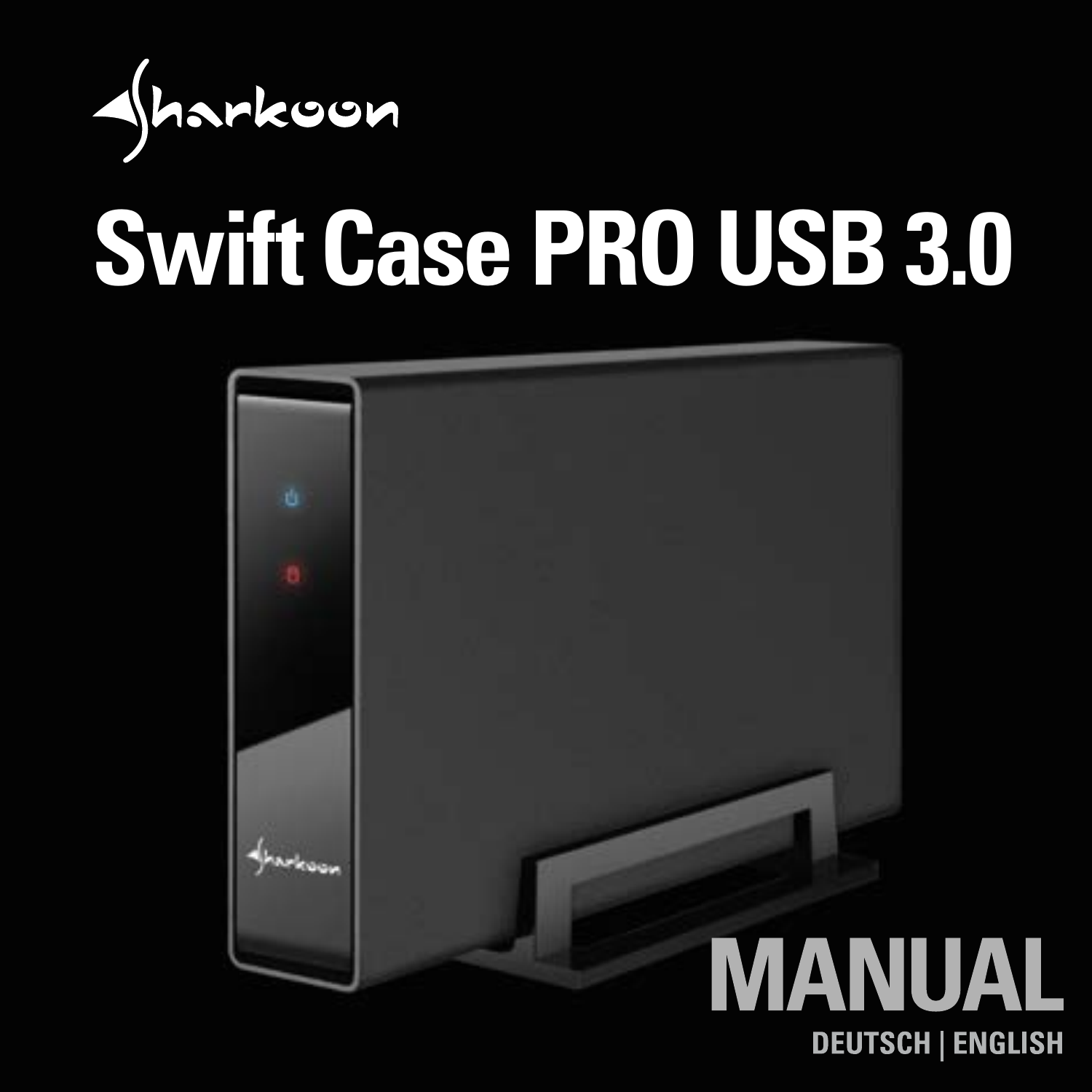#### **Package contents**



#### DE A) 1x Standfuß

- B) 1x Aluminium-Gehäuse
- C) 1x Netzteil
- D) 4x HDD-Montageschrauben
- E) 1x Schraubendreher
- F) 1x USB-3.0-Kabel
- EN A) 1x Desktop stand
	- B) 1x Aluminum case
	- C) 1x Power adapter
	- D) 4x HDD assembly screws
	- E) 1x Screwdriver
	- F) 1x USB 3.0 cable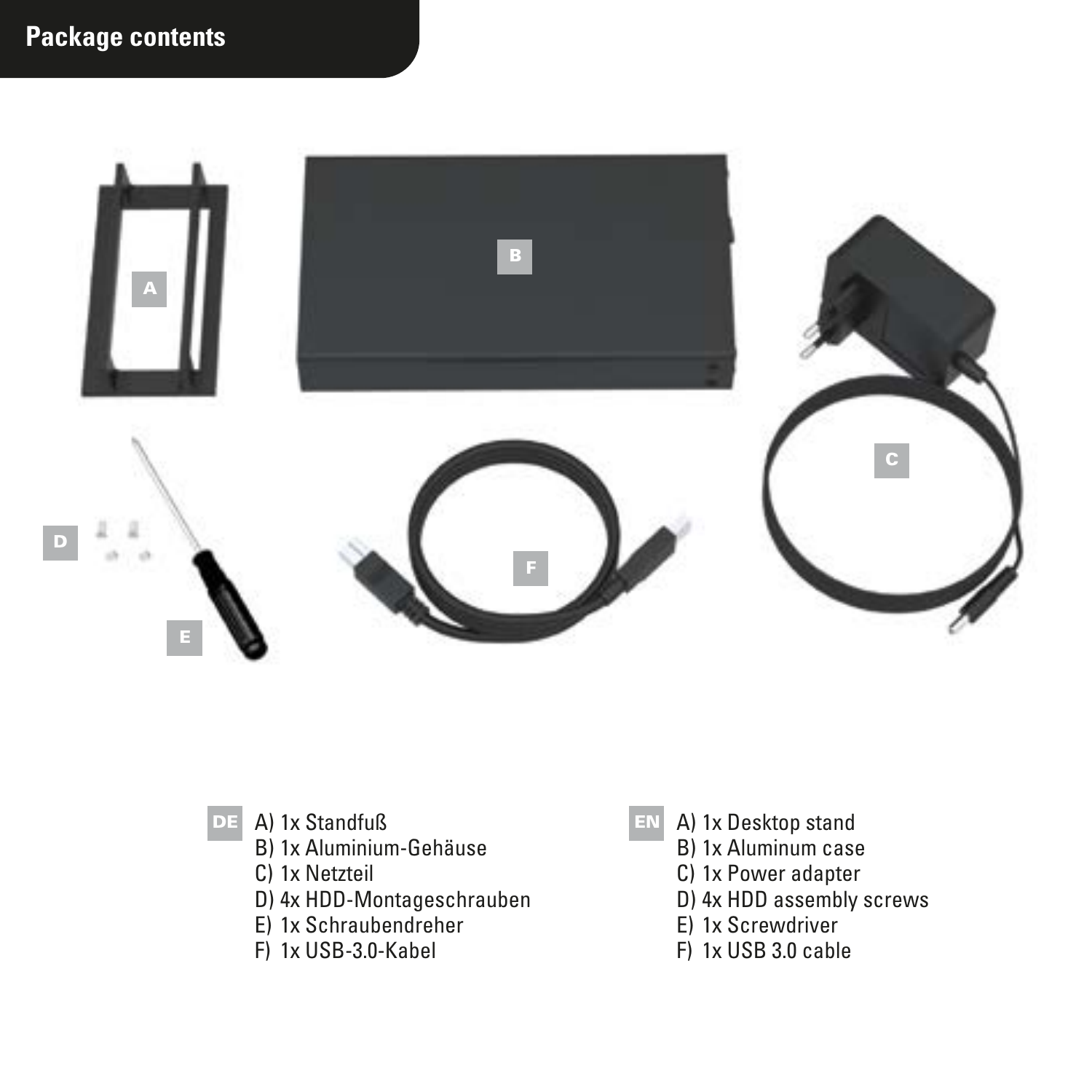

DE Lösen Sie die beiden Gehäuse-Montageschrauben an der Unterseite und ziehen Sie den Einschub heraus.

EN Loosen both assembly screws located on the bottom of the case and pull out the tray.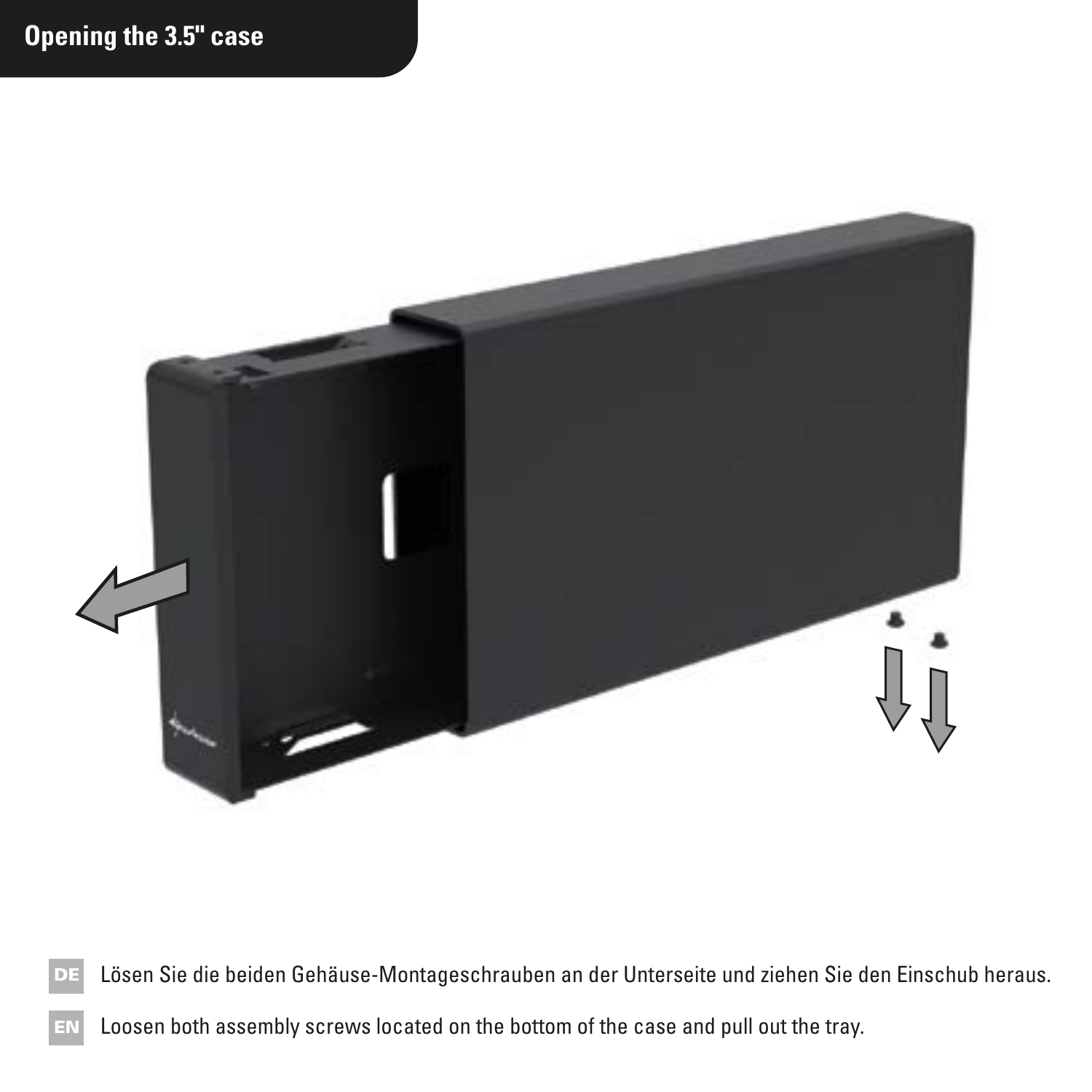### **3.5" HDD installation**



DE Legen Sie Ihre SATA-Festplatte in den Einschub und verbinden Sie diese mit dem SATA-Controller.

Place your SATA hard drive into the tray and connect it to the SATA controller.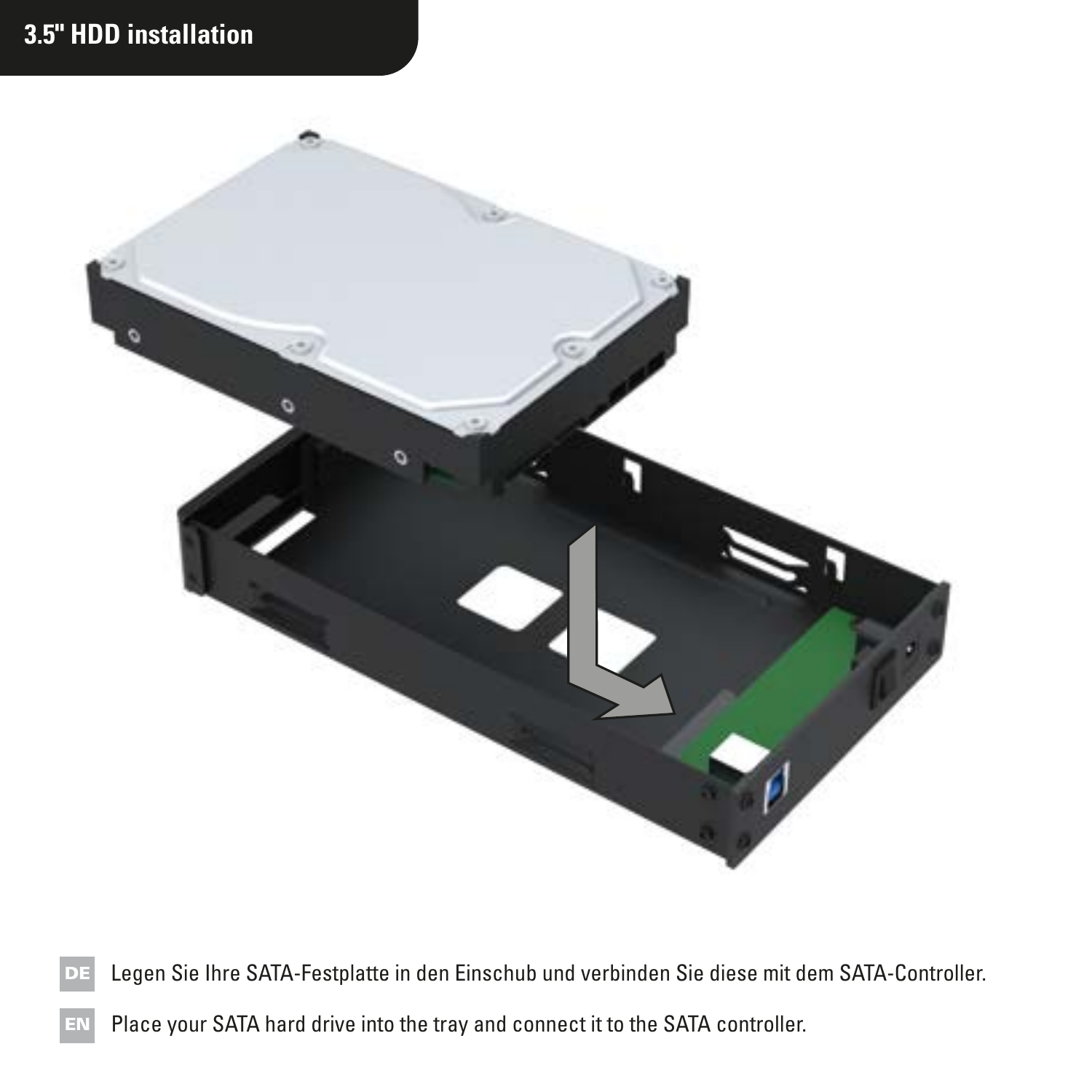

DE Verschrauben Sie Ihre SATA-Festplatte mit den HDD-Montageschrauben.

Secure your SATA hard drive with the HDD assembly screws.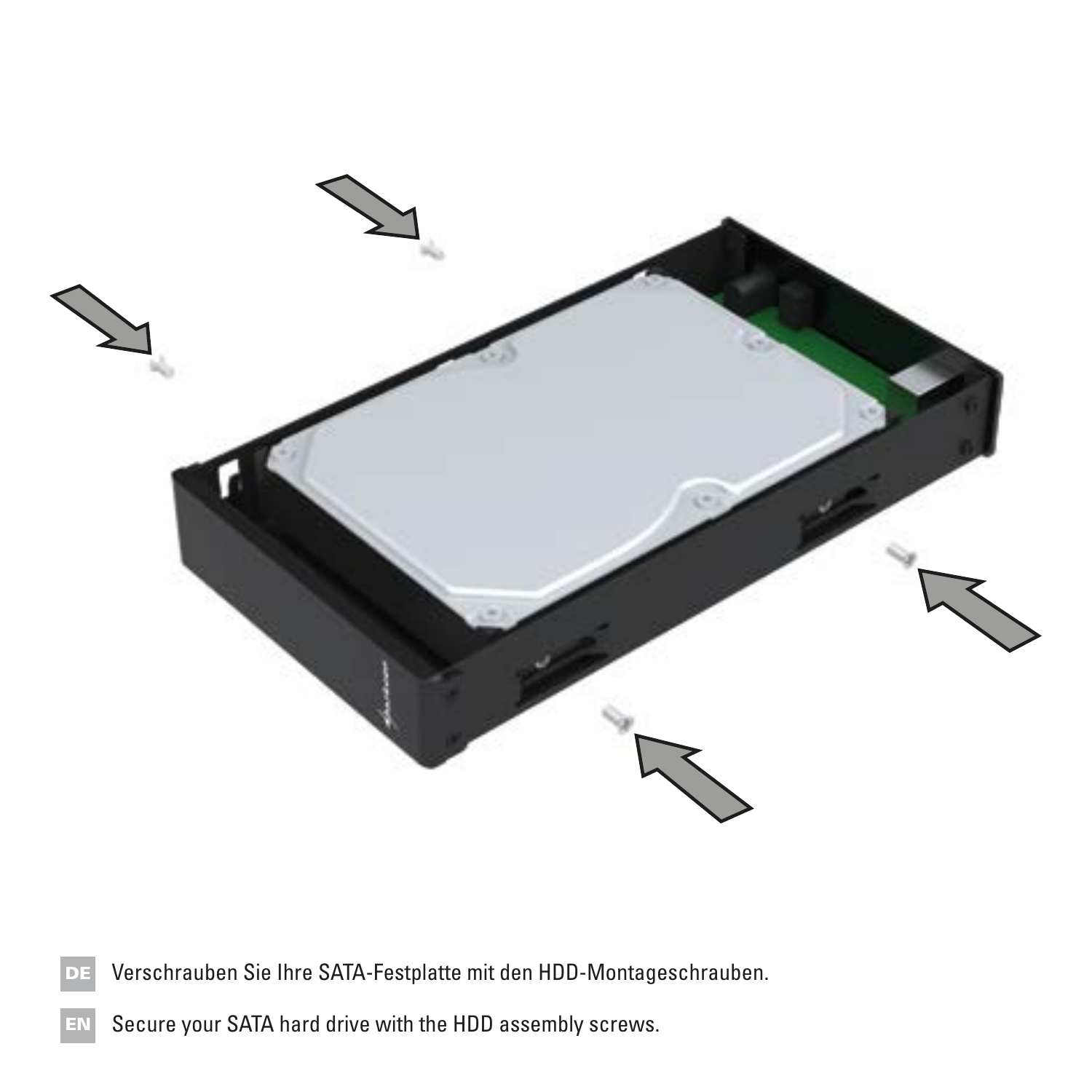

Schieben Sie den Einschub zurück in das Gehäuse.

Slide the tray back into the case.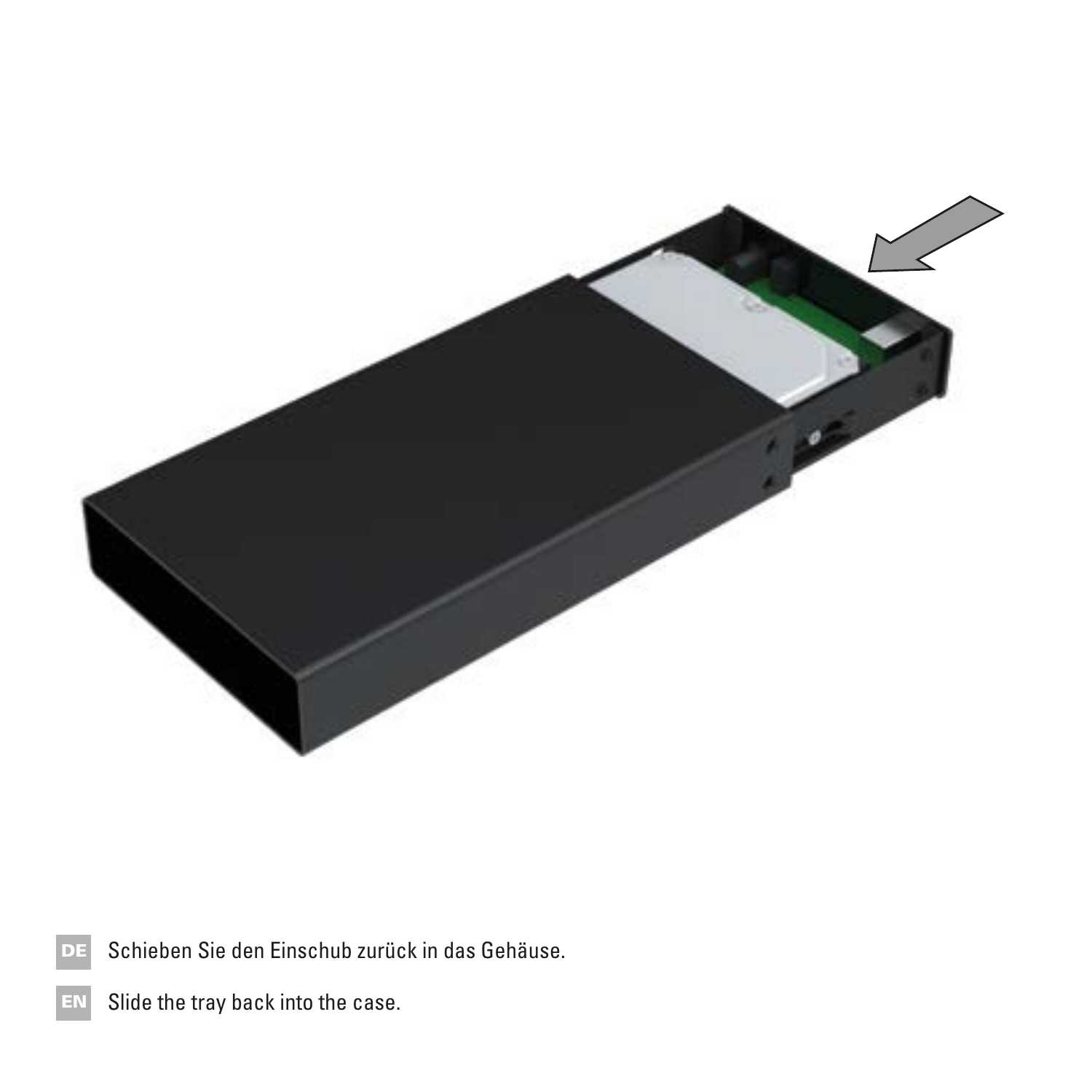

Verschrauben Sie den Einschub wieder mit den Gehäuse-Montageschrauben.

Secure the tray back into the case using the assembly screws.